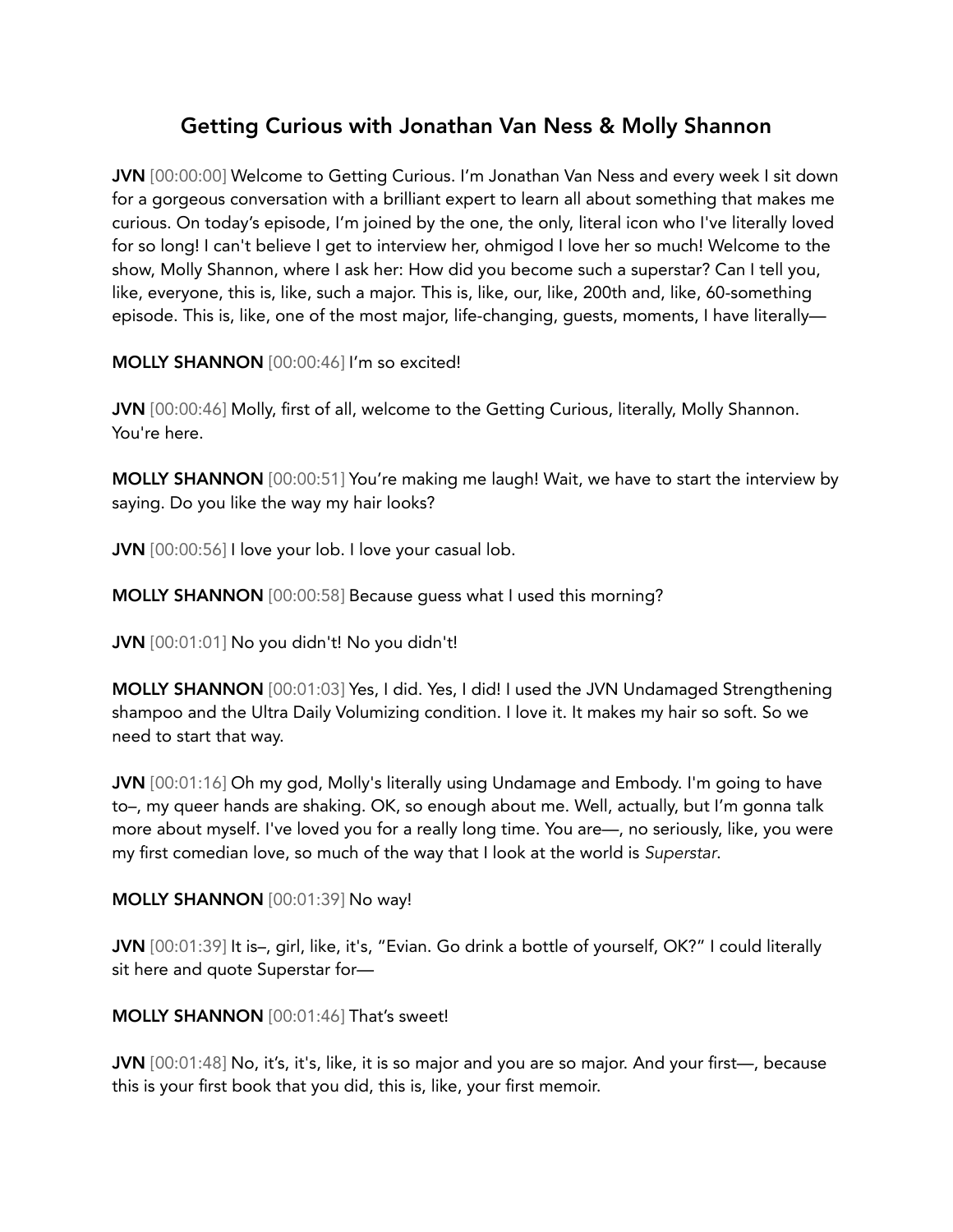#### MOLLY SHANNON [00:01:56] Yes!

JVN [00:01:58] And also, how clever and cute is the name: Hello, Dolly. Hello, Molly.

MOLLY SHANNON [00:02:02] Oh, thank you so much. It was actually somebody from HarperCollins who thought of that.

JVN [00:02:07] Genius! Our books are like sisters. [CROSSTALK] I can't believe that my book gets to be your book's sister.

MOLLY SHANNON [00:02:16] I know we're book sisters. We're, like, book people, like, we should do, like, we're doing a nerdy book exchange, right? We're doing. We're going to be doing– you know what I mean?

JVN [00:02:23] Oh yeah.

MOLLY SHANNON [00:02:26] Congratulations on your book, Jonathan.

JVN [00:02:29] No congratulations on *your* book, on your book. Because and this is major because, like, I wrote my first book *Over The Top* in 2019. When people ask me what it was like to write my first memoir. It's interesting because, well, one: I feel like it turned me into a writer, like, I love to write it. I consider myself an author now. I love writing. But it also the first time felt like putting my soul in, like, a food processor and then, like, having to, like, eat it or something? Like, it was, like, a little painful. And it's hard. And so I'm really proud of you for doing it. You were incredibly courageous and just amazing in your book. It is just so amazing.

MOLLY SHANNON [00:03:07] Thank you, thank you!

JVN [00:03:08] Also, I feel like, it is very surreal for me, Molly, because I once washed your hair at Sally Hershberger in, like, 2010, maybe or, like, like, and I think I washed your hair, like, a couple times. But I remember washing your hair thinking, like, "Oh my God, I can't believe it's Molly Shannon." And, and now on this side of, like, becoming a public-facing person, hats off to you, you're the nicest person. You're nice when you're on a podcast, you're nice when you're not on a podcast. You're nice–

#### MOLLY SHANNON [00:03:38] Ohmigod!

JVN [00:03:39] No, you're good to the people you're around! And that is just so-, it's a lot harder than it sounds because there's a lot of pressure in this industry, there's a lot of pressure out here.

MOLLY SHANNON [00:03:48] So true, yes! Yes!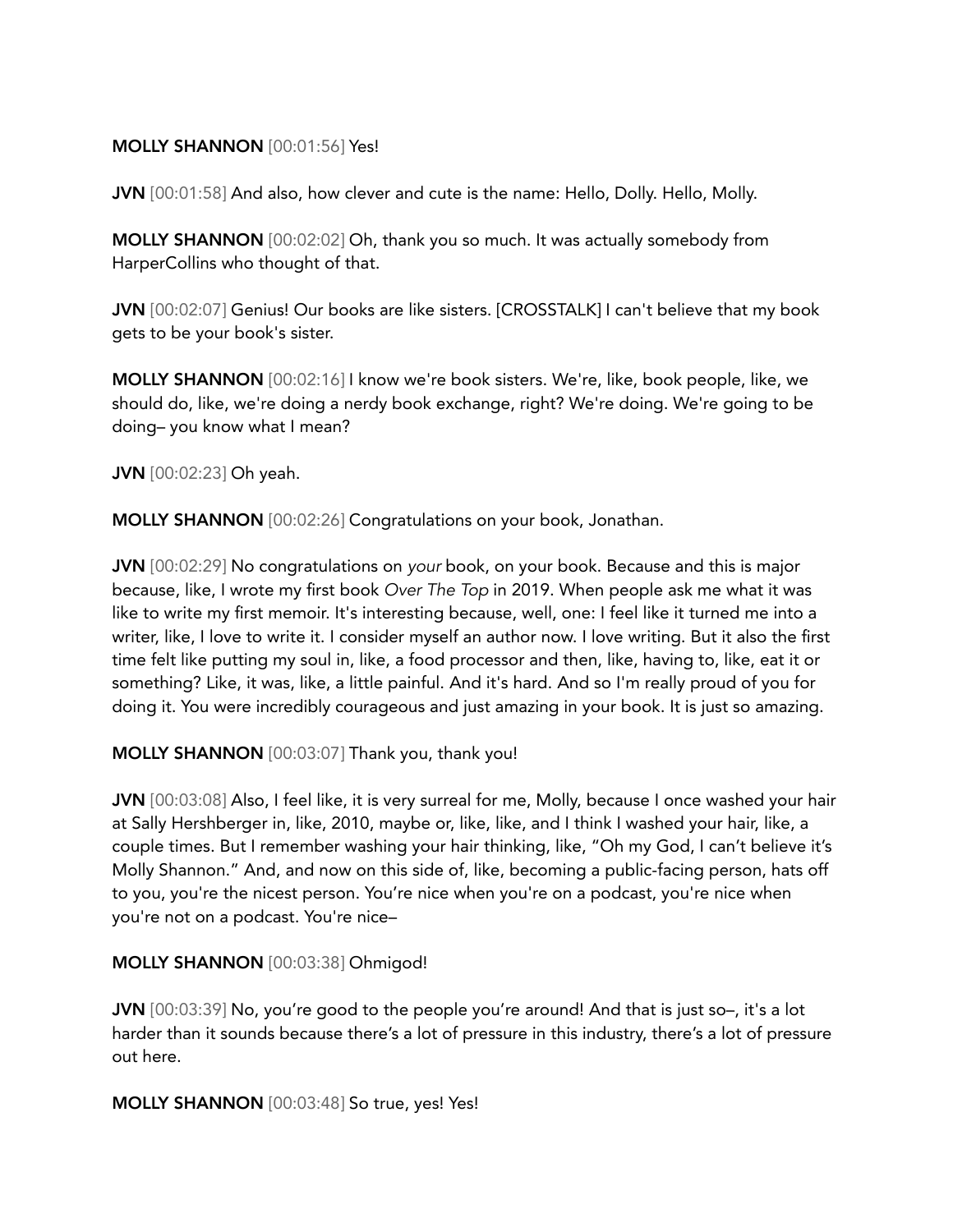JVN [00:03:49] And I'm guilty of this, too, I can just–, I call her Vanessa. She's my alter ego. Sometimes she just comes out. She gets a little snappy.

MOLLY SHANNON [00:03:55] She does? Okay, yeah, I understand! Vanessa?

JVN [00:03:57] But I don't feel like you have a Vanessa! I don't think you have one!

MOLLY SHANNON [00:03:59] I'm sure I do, I'm sure I do.

JVN [00:04:02] I don't think you have one, I just don't!

MOLLY SHANNON [00:04:03] That's so funny. Well, Vanessa has to stand up for herself, I'm sure.

JVN [00:04:09] You sound like my CEO coach slash therapist.

MOLLY SHANNON [00:04:12] Yeah. You don't get to be JVN without having a Vanessa.

JVN [00:04:17] Molly Shannon. OK, wait, stop it. I'm refusing to let you come on my podcast and then do the heavy lifting of interviewing me. I swear to God, I'm not doing it.

MOLLY SHANNON [00:04:28] Okay, okay, okay, okay.

JVN [00:04:30] So–, and then I talk about myself again, like, I'm a nightmare. So I–, actually, I'm not, and I'm successfully asking you a question. So what's it been like counting down to April 12th because you put a lot of your soul, of your life experience into this work, into *Hello, Molly!* And then the world's about to receive it. What's it been like counting down and talking about it with people?

MOLLY SHANNON [00:04:47] I have to say, it's pretty exciting. I guess I, Jonathan, I feel like it's different than acting. And I, like you, like the quiet of a book. It's very different than performing, and it was more serious and quiet. And of course, there's very funny parts in the book, but there's sad parts in the book, revealing parts, inspiring parts. It was all different, but so I really enjoyed that process of just being able to write in my house. And, but, it does feel vulnerable. And, you know, when you put your story out there, people might have judgments. So I think I felt like you have to be open to hearing people go, "Well, I think that and I don't know, I kind of felt judgmental about that." And, you know, so I understand and I'm, like, "I hear you," you have to be open to kind of let it go, too, you know what I mean, and let people interpret as they will. But I think I feel brave that I've shared my story. And I felt, I actually felt embarrassed to write a book. I felt like, "Nobody's going to care, nobody's going to read this." So I had to push through my embarrassment. It wasn't like I had people saying, "You've got to—," No! I mean, my husband was really sweet. He was, like, "You should write a book."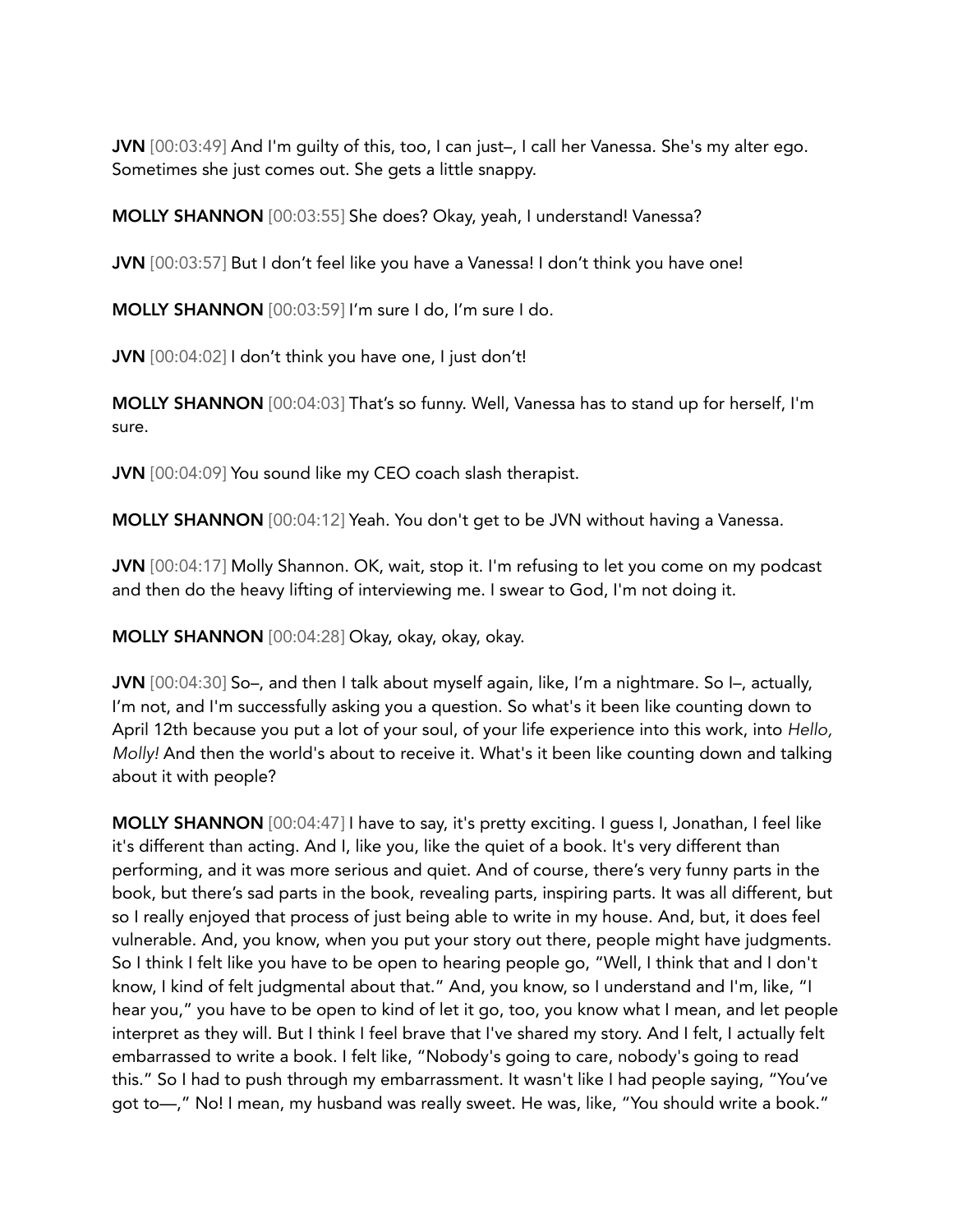He, he's maybe the only—-, maybe just him. But it's not like any types of business people were telling me to write a book. No way.

JVN [00:06:00] But I think that's a really interesting thing about *Hello, Molly!* and it's certainly something that I didn't see coming because I–, like I was saying earlier, I've been a really big fan of you, and I don't think that I would have expected that. I think a lot of people, like, when they read my book, my first book *Over The Top*, they were, like, "Wow, I didn't understand he's been through all that." And I think that when you, when I picked up Hello, Molly, I was, like, "Oh my God, it's going to be hilarious. It's gonna be so funny." And it is, it is funny. And you also talk about really big tragedies, life, life changing experience as you also talk about, like, making it in L.A., which, like, your routes to making it in L.A. are, like, so genius, and, like [CROSSTALK] so, so genius. But how did you decide what to do? Like, how did you decide what you wanted to open up about and what you wanted to include?

MOLLY SHANNON [00:06:47] I could not *not* talk about our car accident when I was little because it really did affect my life in a major way, losing my mom as a four-year-old, and all of that, and my dad. And my dad also coming out to me before he died as gay. I did struggle with that part only because he wasn't out to his family or anything, and I was like, "I want to honor my father." I loved my father. I admired my father. But that's kind of like his story to tell. So I was, like, "Is this okay," like, that I'm telling this as the daughter of a man who was closeted for almost all of his life? Born in 1926 when it wasn't really an option to come out. And also he was kind of born a generation or two too early. So, but, I did struggle with, like, "Is this OK?" Cause, like, you know, cousins, it's not talked about in my family, nobody, aunts, it was never discussed. So it feels, I just, I wanted to honor him, but it was, like, that was, I'm the child that had to–, I was, like, "Do I still keep that secret? Is that OK that I'm telling this? Would you be mad at me from heaven that I'm telling everyone this?" Does that make sense?

JVN [00:08:00] Yeah, a hundred percent.

MOLLY SHANNON [00:08:01] Yeah, but I just, I just feel like, "What's the point?" My dad, was always, like, when I would go on talk shows like *Letterman*, I was, like, "Can I tell that funny story, you know, when–." My dad was a recovering addict. I said, "Can I tell that story when you took too much speed to clean the house? Is that okay if I tell that?" He said, "Yes, tell it on Letterman. Maybe it'll help someone else who's struggling." So he was always very letting me tell stories like that about him. So, but yes, I did worry about the part about telling everyone that he was gay or bi, however he would want to label himself. I did worry about that thing deeply.

JVN [00:08:34] I love that part, though. I love how when you talk about it in the book about his coming out that you don't want to label it because it is his story, yes, so, like, whether or not he was, like, bi or pan or gay or whatever. You gave him room and you totally stayed in your lane.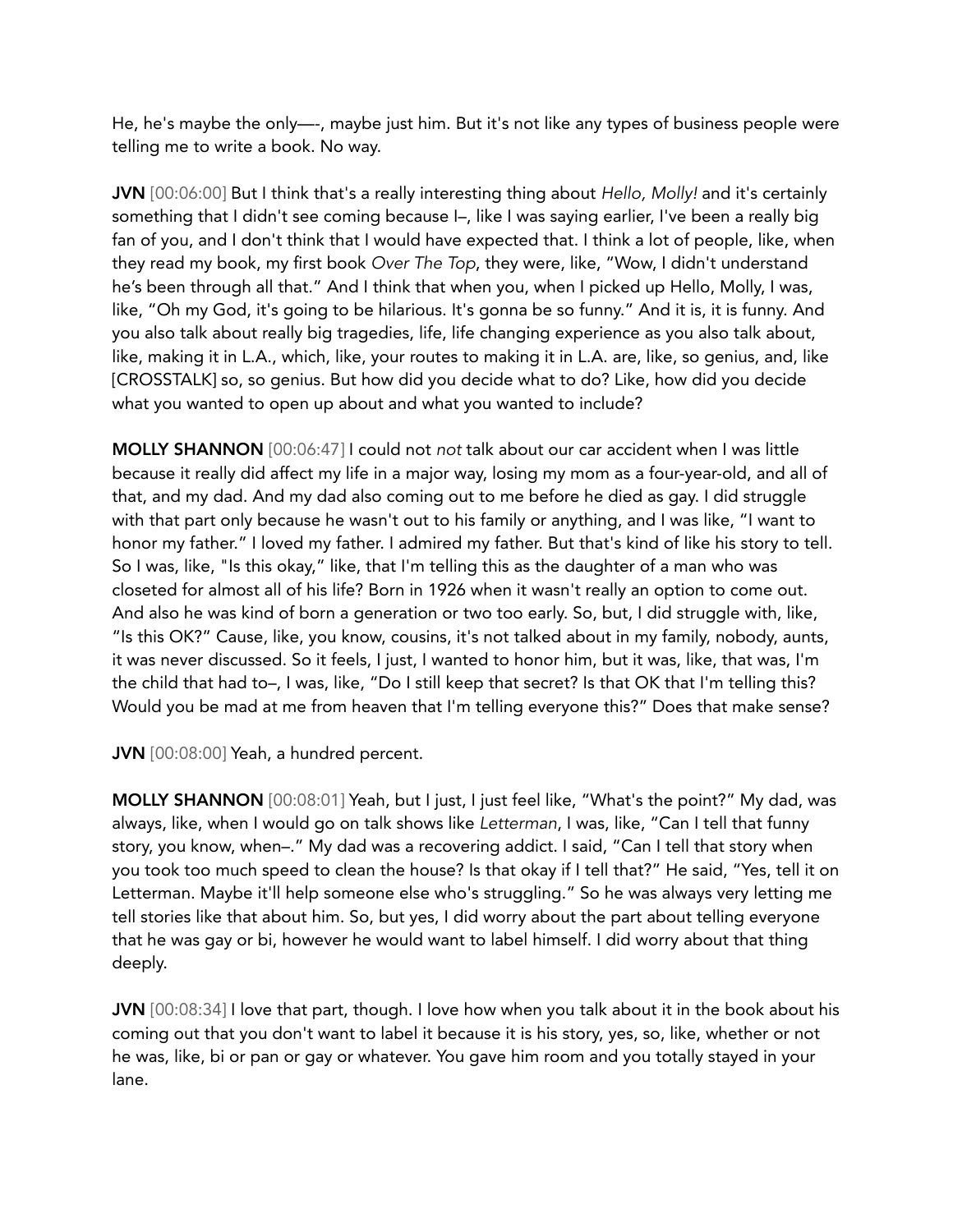# MOLLY SHANNON [00:08:54] Okay, good.

JVN [00:08:55] So it's amazing. And I think what makes people I know that would've made me funny is, like, the lifetime of traumas that I've been through because it's, like, if you couldn't make a joke about it, you'd just be in a basement, like, crying somewhere, you know, like, eating powdered donuts for the rest of your life. Which, I do love powdered donuts, but that's not the point.

# MOLLY SHANNON [00:09:12] Yum!

JVN [00:09:13] But I can, I can tell that you–. I also think it's just funny, though, that, like, as humans, like, we don't realize that if someone is really funny, they probably have been through some stuff. And I think also with, like, social media and, like, from when you hit the scene to now, like, that part of the industry is, like, so different. But I just really respect how you were able to stay, like, *Molly*, like, keep this private part private. Like, I had people knowing who I was for, like, three minutes and I was like, "I got to tell you guys, I'm, like, I'm feeling, like, some kind of way," but I think you're using your story to help other people is really what life is about.

#### MOLLY SHANNON [00:09:50] Good, yes, yes!

JVN [00:09:51] And that's what you're doing. You're taking, like, some of your biggest traumas and some of the biggest struggles, and you're using that to, like, help to destigmatize, and help to bring people in and and you use comedy to heal, which I just think is such a brilliant thing. So another thing that you write about in the book, your mom, who you lost at the age of four, which is, like, ah! Heart, like, just my heart hugging your heart. But she was a librarian!

# MOLLY SHANNON [00:10:16] Yes!

JVN [00:10:18] And I can't help but notice the significance of, like, your first book is going to be in a library and your mom was a librarian, what do you–, what does that mean to you to know that, like, your career is, like, intersecting with what your mom did?

MOLLY SHANNON [00:10:33] That's so sweet, Jonathan. Nobody's asked me that, but you, you're the first person to bring that up, and that's very moving, I feel. It's very sweet of you. So, it means so much to me. And when I was researching the book and I looked at all the notes of the kids who were in her class, who knew her as a librarian, wrote, like, "Miss Shannon was, the queen, was the chairman of all books," "Miss Shannon love to read," "Miss Shannon gave me a book about riddles." It was just, like, I love that part of my book because she did encourage reading. I only had her for four years, but she was really into books. And so, yes, I love that. Because I want to honor my mom, too, and her life. You know what I mean? And, and what she did do in the years she was there taking care of us. I really wanted to honor both my parents, you know? Yeah, thank you.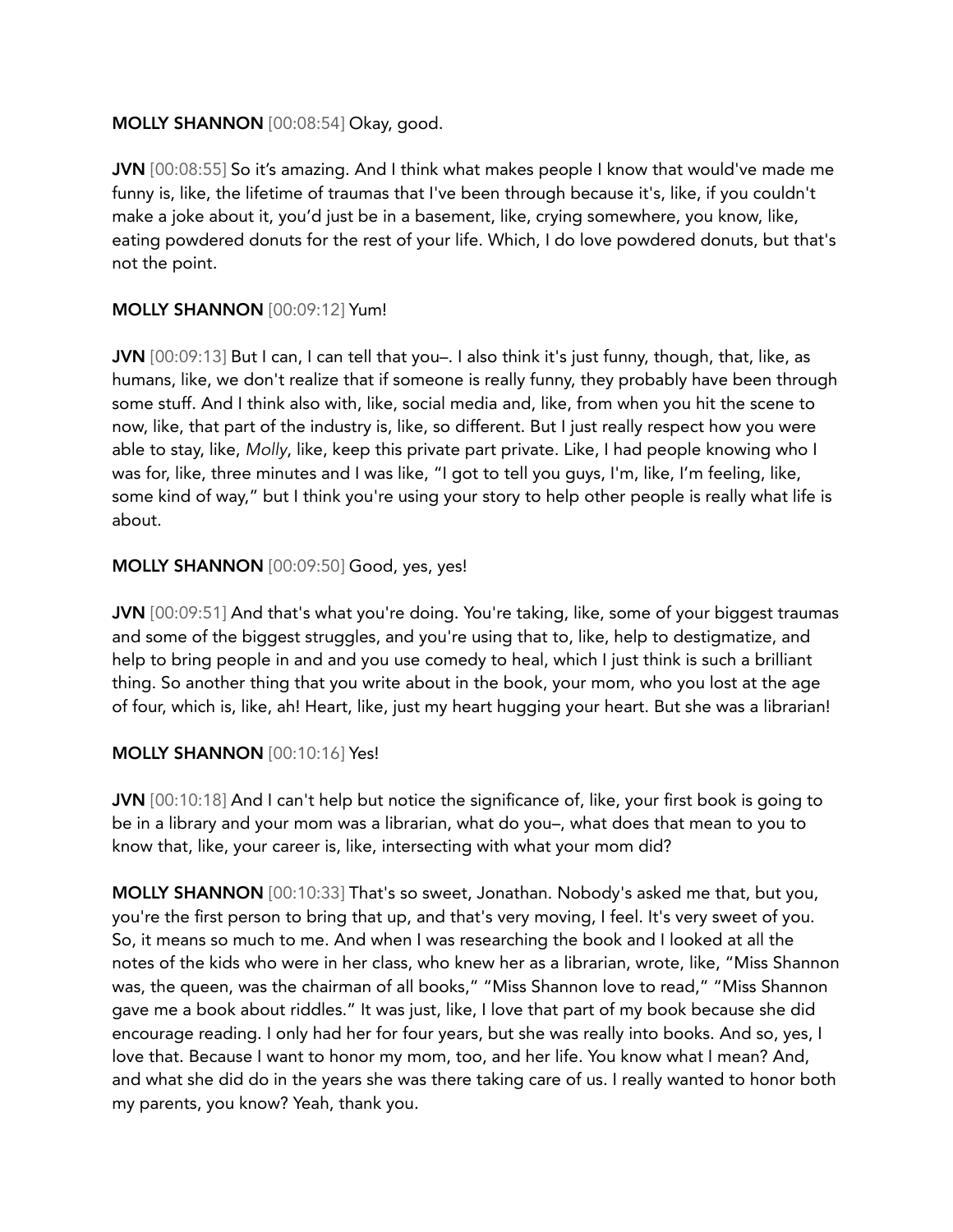JVN [00:11:21] And yeah, it's such a brilliant job of doing that for you.

MOLLY SHANNON [00:11:23] Thank you, thank you! That's such a great question. Thank you. I mean, I really like you saying that. Thank you.

JVN [00:11:31] Of course, I think knowing more about you now, having read it, it's, like, it really, you are–, when you said, "I feel brave," you are so brave. You really are brave, because that's part of why I can't even bear the thought of having kids because, like, I know what I went through. You went through, like, one of the hardest things that you're ever going to go through at such a young age.

# MOLLY SHANNON [00:11:52] Yeah.

JVN [00:11:54] What does–, this just, like, out of left field, if you don't want to answer, it's like–

MOLLY SHANNON [00:11:58] Oh, no, that's okay.

JVN [00:11:58] What does that, what has that felt like raising kids having, like, lost your mom so early? Like, did that make you feel, like, extra pressure to, like, mom so hard? Or like—

MOLLY SHANNON [00:12:11] Yes, yes, I think I think so. I think I'm very, like, really want to do a good job and yeah, certainly, I think in terms of wanting to do the best job I can do, and it does make, it's very healing, getting to live all the years that she didn't live and do all the stuff she didn't get to do. It's, like, "Ah!" But yes, when you lose a parent at age four, losing my mom at age four gives me a perspective on life. That's very different. I get like, "Oh, you never know how much time you've been with somebody on Earth." I just, I don't take it for granted. It's like an urgency that I kind of feel, like, "This is it! You're up to bat!" like, "This is it!" You know, I don't take it or take anything for granted. Does that make sense?

JVN [00:12:54] A hundred million percent. So it's very clear in Hello, Molly! that you are very determined, very resourceful, honey, which you have to be to become Molly Shannon. So I need to know who, who was, like, because you do something that I was, like, obsessed with, I didn't. OK, and this is, like, a little bit me being a nightmare, but, like, I didn't know who that Mamet fellow was. But the Mamet Scam was really genius. It reminds me of when I used to impersonate a manager before I had one. Like, I would be, like, "Actually, you know, he needs x, y, z. Like, can't be there until then." But it was, like, a fake manager until, like, I had one.

MOLLY SHANNON [00:13:30] That's amazing. That would, that would set the boundaries for what you needed to work. And you would call for yourself?

JVN [00:13:36] Yeah, well, yeah, Veronica, you know. Yeah. Veronica, Veronica at entertainment dot com.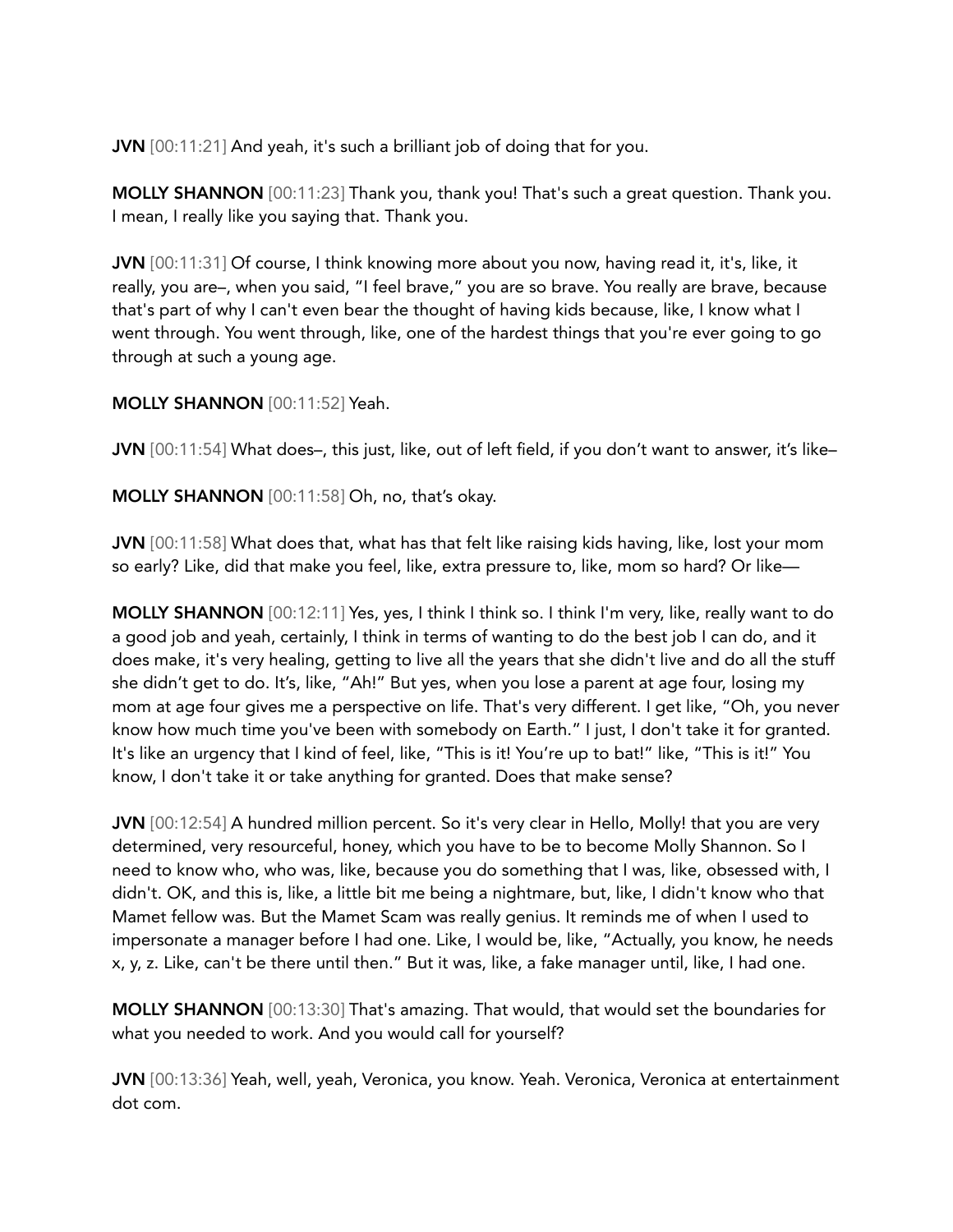#### MOLLY SHANNON [00:13:43] No way!

JVN [00:13:44 It was, like, Veronica at, like, entertainment, like, management. It was, like, a really dumb, it was like a really dumb name. But, she, she got the job done. You know what, I needed it. But you kind of did the same thing. So you're minding your own business and you decide because you were born in Ohio?

MOLLY SHANNON [00:14:03] Yes. Cleveland, Yeah.

JVN [00:14:05] But then you're, like, "I got to get out. I'm, like, moving to L.A. We're going to the big city." And it's you and a friend who do this, right?

MOLLY SHANNON [00:14:12] Yes, me and my friend, Eugene Pack. So we really wanted to be actors. We went to NYU Drama School and had a fabulous time and NYU is so great. And Gene had taken some classes with David Mamet. I took I only took a couple of, I think Gene's with them a little more, but we were having a hard time out in L.A. getting an agent and you really needed an agent to audition for TV shows. So we were like, "How can we," you know, we were doing the whole thing. I would go up and down Sunset Boulevard dropping my headshot off, but it was so rare that anybody would call you. So we decided to do this thing. I called it the Mamet Scam, where we would pretend that we worked for David Mamet and we would call for one another. And so to get appointments with agents and managers.

So we would do it on Friday after four when all the agents were in a good mood. My character's name was Liz Stockwell, his name was Arnold Katz and Liz Stockwell would call for, I would call for Gene, Eugene Pack, and Gene would call for me. And basically, I would say, "This is Liz Stockwell, calling from David Mamet's office." And usually, the agent was very excited, like, "Oh!" And I would ask for a specific agent, "Can you please put her on the phone?" And they'd be, like, "Oh, so exciting, like, David Mamet." And then the agent would be very delighted that David Mamet's office was thinking of them on a Friday afternoon. And then I said, "David speaks so highly of your company, so we have a kid out here in L.A. we'd love for you to meet. We think he's really a special talent." And so, and then Gene would do that for me. And we figured we were doing them a favor because they're meeting, getting to meet talented, you know, people.

JVN [00:15:48] Well, you were doing them a favor cause look! But then what happened?

MOLLY SHANNON [00:15:52] So they would be like, "Oh, sure." And then if there was any type of obstacle, we had an answer, because Eugene Pack and I had worked at Park Avenue Squash and Fitness together, selling health club memberships. So we knew, like, if you couldn't get—, the whole goal was, "Let's get the credit card, get the credit card, get the sale." So if somebody had a problem, I'd be, like, "Oh, Jonathan, well, you know, what kind of workout are you looking for?" We always get answers to get that credit card, get–, make that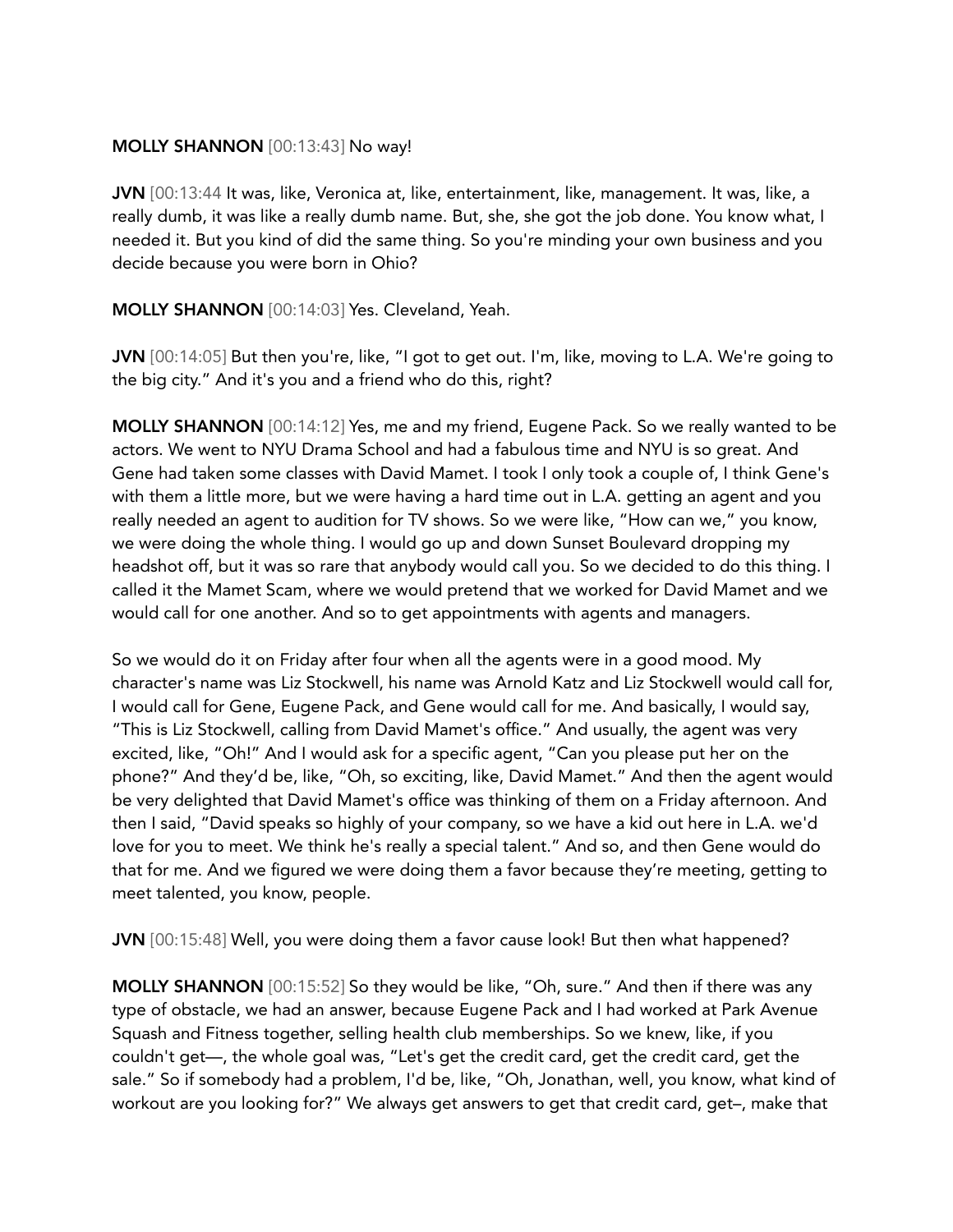sale! So we treated this the same way. So if they said, like, "Oh, why don't you just have Eugene call us when he gets to town and we'll set up the appointment," the rule was you could not hang up the phone until you have the appointment. So by Friday at six, I would have five appointments with agents and Gene would have five. And while we were on the phone we'd pass one another little notes, like, "Say this, say that!" and we would, we would crack up. We would have to leave the room. We did it together and, and I met everyone through that. I met Bernie Brillstein. I met Bernie, cause Bernie was connected to *SNL*, and it was, it was just great. And also, if they would say something like, "Liz, we should have lunch!" I would say, "Oh, we're switching offices, but I'll have my assistant call you when we get our new numbers," like, that kind of thing.

JVN [00:17:02 So how long did it take you, for you guys to get your people, to get your representation?

MOLLY SHANNON [00:17:07] Not that long. No, not long. Because we would have, yeah! And then we–, if we didn't get representation, we would make calls the following Friday again, to agents. Yes, agents. And they were just so delighted. And we were, you know, my character, Liz Stockwell. She was a delight. She was a delightful gal who was just, like, "Oh, David speaks so highly of your company." It was all good. Joyful. Good news. Positive. And that's it.

JVN [00:17:36] You go on to become, like, an extremely iconic, legendary character actress. I mean, I-, the amount of times that I've said, "I love it! I love it! I love it!" I also, I mean, once a week, I make a reference to, like, I'm going to do a Chaine turn and do a full on Mary Katherine Gallagher side dive into a table, like, no, I literally, I see myself doing, like, a Mary Katherine Gallagher. Cause you know, like, how you would, like, do a full turn into your jump into your, like, into your bent knees, into your jump into the chairs. You know, what I'm talking about?

# MOLLY SHANNON [00:18:21] Oh! Yes, yes, yes.

JVN [00:18:13] You're like, that turn that you just think so. So did you learn that at NYU? Did you learn that from that Mamet's class? Like how did, like, where did you be–, like, how did you start to get so into, like, your character development. Because you did, like, that's part of what you talk about: your character development skills are, like, next level.

MOLLY SHANNON [00:18:32] That's so sweet. I honed it for years. Yes, I started working on the character Mary Katherine Gallagher at NYU in a comedy revue show. Adam Sandler, and I got cast in this show called The Follies. I was mostly working at a health club the whole time I was at NYU. But finally, like my senior year, I was, like, "I should take advantage of this arts college. Because I'm working full time while going to college, I should do a play or show, you know, this is about to end." So I auditioned for this comedy revue show and the director was brilliant, Madeline Olnek. And she, she had us do an exercise in rehearsal for that comedy show, where she's just, like, "Just come through the door and make up a character. Any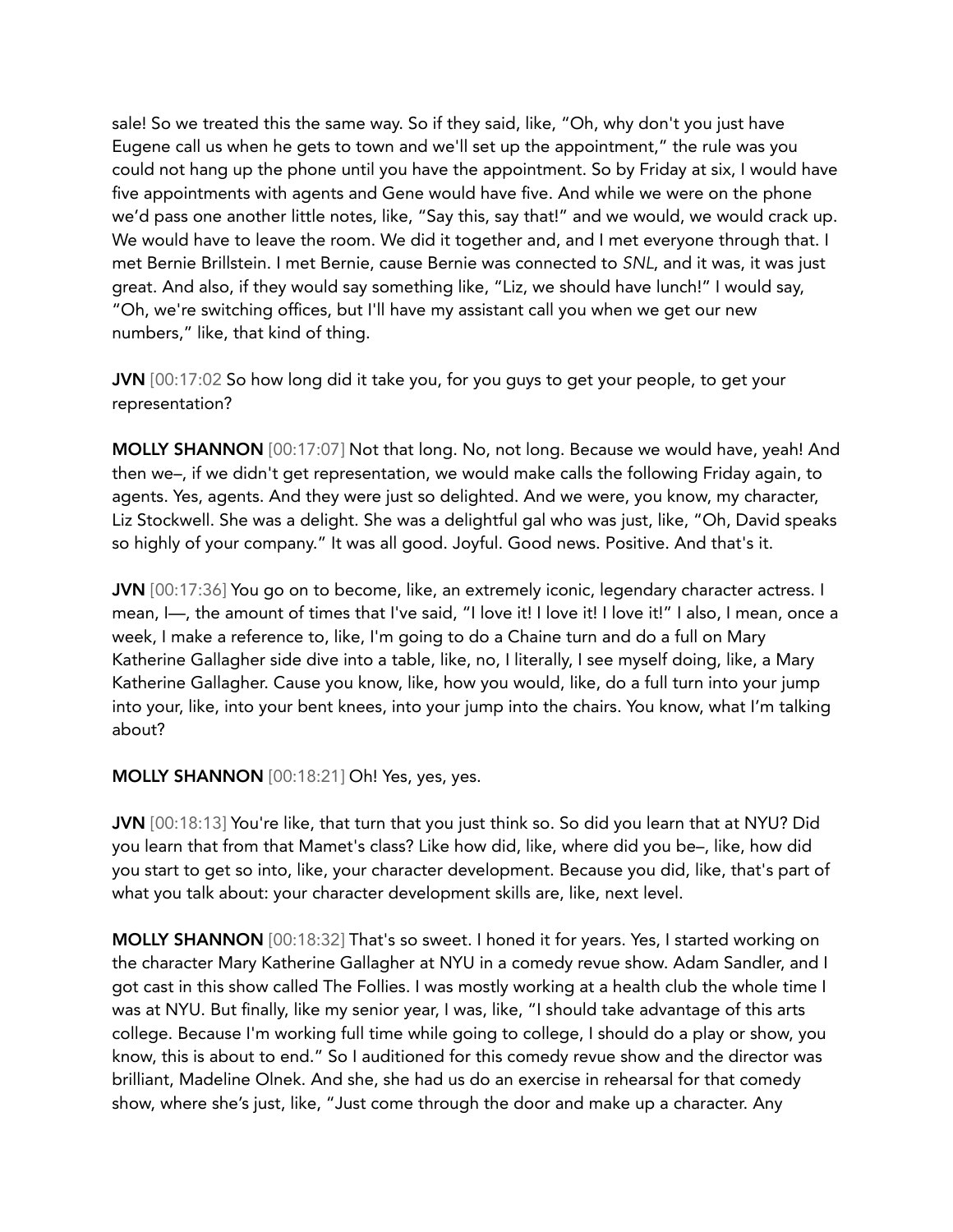character. Don't overthink it, and I'm going to play a snobby director. And you have to try to impress me." And she was not impressed. You have to keep trying, trying.

So I was just, like, "Hi, I'm Mary Katherine Gallagher." And she's like, "Hmmh," smoking a cigarette, ignoring you. And that's how the character was developed. They ended up writing the whole sketch show around that character, and at the time, the character wore red pants and, I think, a blue and white striped shirt. And I think cat glasses. But it was a different look then. And then the show was a huge hit on campus. There were lines around the corner, and then people started telling me, I was a very serious dramatic actor at NYU. But then people, after they saw that show were, like, "You should be on Saturday Night Live." So then I was, like, "Whoa, I never thought of myself as a comedian." But then I continued to develop that character in a stage show, and I moved to L.A. Eugene Pack and I moved to L.A. and we thought, "We're gonna do our stage shows." And then I met a guy, Rob, we were in a comedy class and he was like, "Comedy is king, and it's a great way for the break in showbiz." I was, like, "Is that right, comedy?"

JVN [00:20:17] And what year is this again?

MOLLY SHANNON [00:20:18] Let's see. I started *SNL* in '95, so this was probably, like, 1988? '88? Around then.

JVN [00:20:30] Wow. Wow.

MOLLY SHANNON [00:20:31] So he was, like, "This is a good way to break in is through comedy. And I was, like, "OK." So we just, I continued to develop the character Mary Katherine Gallagher and Sally O'Malley in a stage show called *The Rob and Molly Show*. And I continued to develop it in front of an audience and really go, "OK, that works. That works, that works," you know, developing it over years. So by the time I was at *SNL*, I kind of knew I knew it really well because I've done it on stage for so long. Yeah.

JVN [00:20:57] And then what about Sally O'Malley, honey? How did you figure out Sally O'Malley?

MOLLY SHANNON [00:21:01] Sally O'Malley! The look of the character is based on a woman I grew up with who had jet black hair and red lips. But the limp is my dad. So the character, when she starts out, she's limping. So I'm imitating my dad's leg after the car accident because my dad's legs were badly damaged in our car accident, they were impounded in the engine, and they almost cut off his legs. But thank God that he had an orthopedic surgeon when he was in ICU who saved his legs, but he forever had to walk with a brace on his leg from our bad car accident. So when Sally O'Malley comes out and goes, "Ladies and gentlemen," she's limping, and that's my dad's limp. So she's, like, the whole thing is, like, "Ladies and gentlemen, my name is Sally O'Malley, proud to say I'm 50 years old. I'm not one of those girls who's afraid to tell my real age." She's limping, limping. But then she's like, "Oh,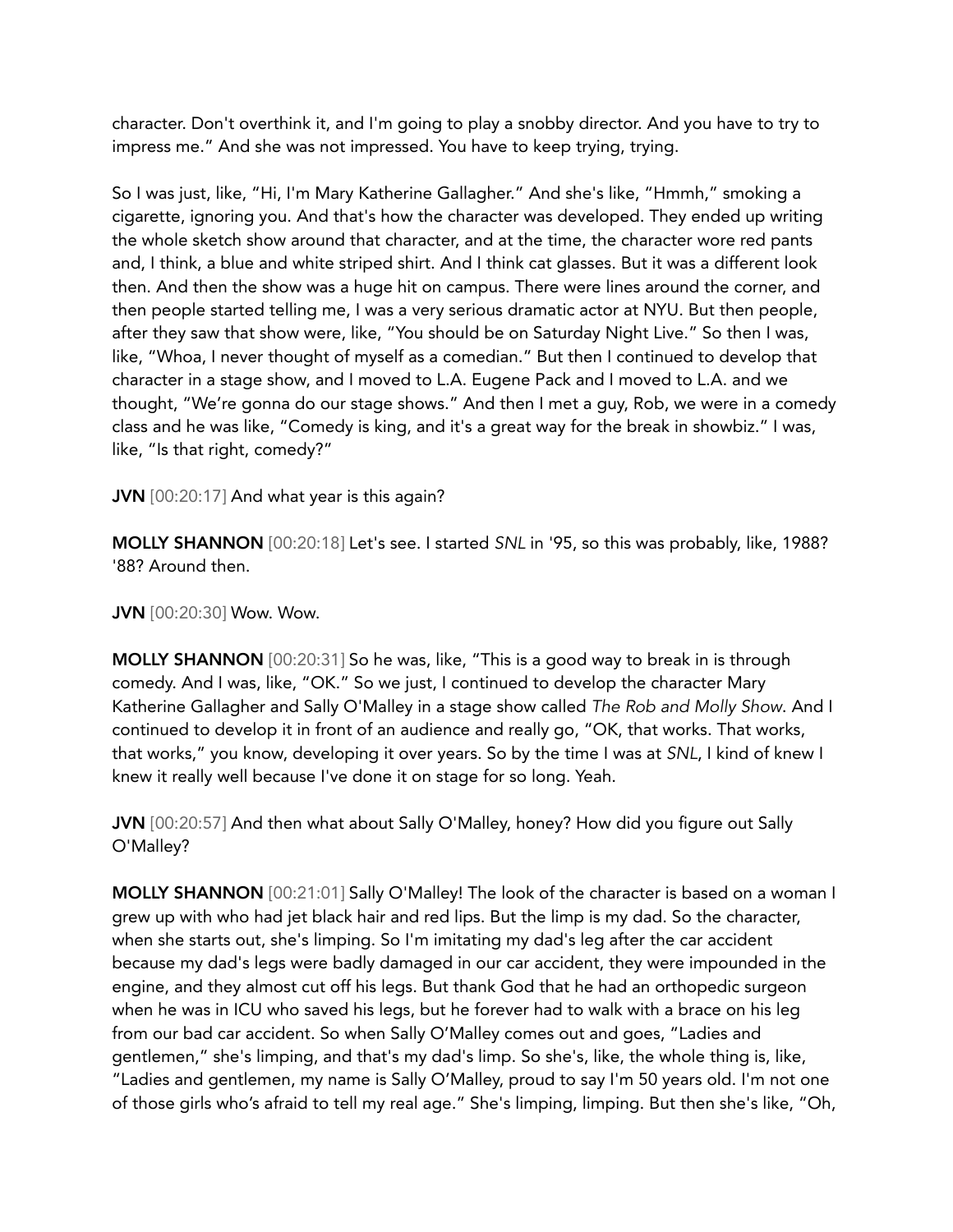I like to kick and stretch and kick!" So basically, what I'm doing is, it's a wish for my dad to be able to not have the braces on his legs and kick the braces off and be able to move the way he was pre-accident. That's what that's what that's about.

**JVN** [00:22:06] That is so deep.

MOLLY SHANNON [00:22:08] Yeah, yeah. Yeah. So it's, like, a way, it was, like, a wish, my wish for him. Yeah. And so it's, like, "Don't be fooled by the limp, because I'm a mother fucker. I'll fuck you all up." You know what I mean? It's, like, "You might think that I'm weak and I have this limp and I'm old, but I'm a powerhouse." You know what I mean? Kind of like that.

JVN [00:22:29] I love you so much it hurts.

MOLLY SHANNON [00:22:32] Oh, that's so sweet.

JVN [00:22:36] So OK. Oh my God. I also, like, all I ever want to do, is, like, fall off the back of a chair as a joyologist, which—, and that one time when you fell off the chair was that there was like, was that an accident?

MOLLY SHANNON [00:22:49 Accident! Accident, yeah, yeah, yeah.

JVN [00:22:51 And there was like a wives' tale in my hometown when I was like, like, did you get a concussion? Or was that like a real story?

MOLLY SHANNON [00:22:58] No, I never got a concussion, no.

JVN [00:22:59] So the day after that episode of *SNL*, everyone in my hometown was, like, "Did you see Molly Shannon fall? I heard she's got a concussion."

MOLLY SHANNON [00:23:06] Oh my god! Oh my god! That's hysterical.

JVN [00:23:08] It was this whole, like, fodder. It was, like, pre-Facebook and everything, we didn't know, honey, so, yeah! I was, like–, people were obsessed, I love the joyologist. Who is your favorite? Who is your favorite character to play?

MOLLY SHANNON [00:23:22] I love playing the joyologist. So what I want to say to the joyologist again, kit, too. So there's a lot of kicking, you know what I mean? So it has a lot to do again. I'm doing a version of my father, but as a woman. I'm doing Jim Shannon, like, "Oh, it's wonderful!" When my dad was kind of a euphoric state. And then again, she kicks, kicks, kicks because I understand I grew up with my dad, braces on his leg from the accident. I couldn't sit on his lap because I would hurt him. He walked with a limp. He walked slowly. He had to learn how to walk again after the accident. So these characters have a need to kick,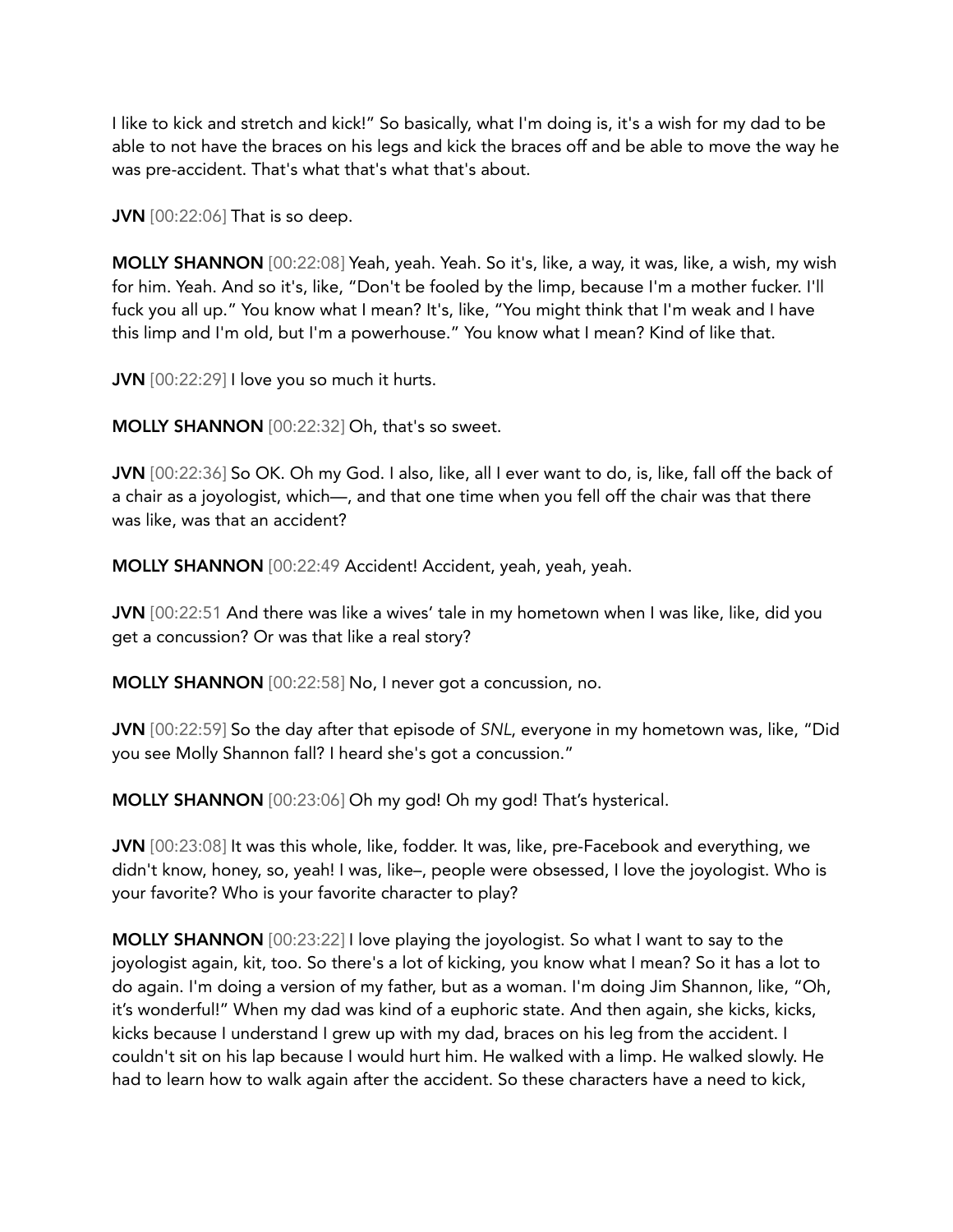break out, be free, kick the braces off again. It's kick-kicking, physical. So it's very connected to my father. Isn't that weird?

JVN [00:24:10] No, it's really. I always think about how I really feel, well, I think about when I was a little kid and I was bullied so much as a little kid and I used to think, like, "Gosh, if I could make this, if I could do something someday to make I help other kids, then this would have been worth it." And so I've always thought that, like, taking your pain or your trauma and transmuting that into healing is—, I really have always thought from a very early age like that is what life is, like, that's what it's about. And that's and I also think that as humans, like, ultimately, we want to heal, like, and not only do we want to heal. We want to, like, understand what's going on. And you had such, you know, early like as my therapist would call "big T Trauma," like, not little t, like, capital T. And so you were probably, like, I mean, comedy, probably in a lot of ways it was there for you to like, channel all of this trauma, and it's just incredible how you've done that.

MOLLY SHANNON [00:25:09] That's so true. Exactly, art, because I wasn't aware of that. I was just doing it. It's not like I was thinking about it. But then when I thought about it, I'm like, "Oh right, they're all connected." And I am doing versions of my father, the leg, the brace, it felt good to be physical, to kick. It just felt good. And it was like a response to all of that. It made me feel good and I still love to do that like I really like to do. I never get sick of kicking up, you know, "Ladies and gentlemen, kick stretch kick." It feels so good to do that. You know you do it, you do it all the time. [CROSSTALK] Every day, every day, every day. Yeah, exactly.

JVN [00:25:49] And I'm obsessed with it. Which actually kind of, I didn't mean to go here yet, and I'm going to like and I'm going backwards, but it's OK, because here's the other thing. So I was minding my own business in the pandemic, and I was just, like, "Oh my God, I'm bored and there's nothing to do." And then I was, like, "Oh my God. Molly Shannon has a new show," and I turn on *The Other Two*. And then my husband and I, it's, like, all we watched for, like—, and then cause didn't, like, season two just come out, like, last year?

# MOLLY SHANNON [00:26:13] Yes. On HBO Max, yeah!

JVN [00:26:15] Because I think this awful thing happened to me where, like, I finished season one before season two was out, and then I was, like, "Who am I?" But then it was, like, a week later, like a week later, like, I got into it at the perfect time. So I only had like a little teeny tiny bit where I didn't get. But it's you're so genius. Your dancing number!

MOLLY SHANNON [00:26:30] That was the day Covid st–, that was the day stuff started to shut down. We shot that in New York City the day when it was, like, "Oh my God! SVU just got shut down!" Stuff was just shutting down, shutting down, it was, like—

JVN [00:26:42] March 13th, 2020.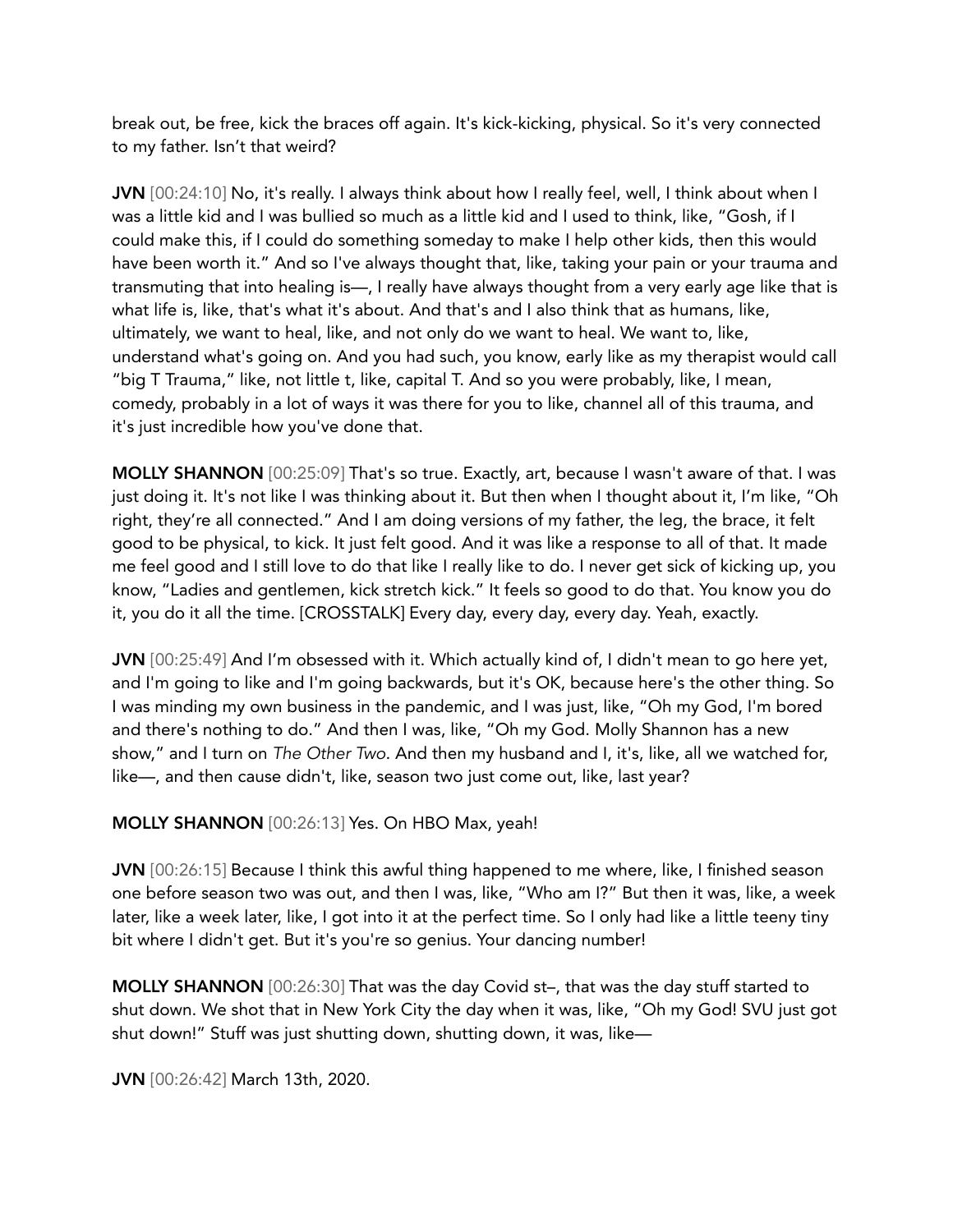MOLLY SHANNON [00:26:44] That was the day. We were shooting that, there was no there were no people around and I was like, "Oh my God," it was, like, ominous. Is that the right word?

JVN [00:26:53] Yeah.

MOLLY SHANNON [00:26:54] Like a feeling of, like, "Whoa." And so, yeah, but we're dancing in Central Park. Yes. But Chris Kelly and Sarah Schneider created that show. They're so talented. I did *Other People* with Chris Kelly, Chris Kelly and Sarah were the head writers of *SNL*. They are so talented and they just write all of that, they're so good.

JVN [00:27:14] Oh, so you worked with them back from *SNL*?

MOLLY SHANNON [00:27:16] I actually didn't work with them at *SNL*, so they were there after me. So I didn't. I didn't overlap with them. They're much younger than me. But Chris Kelly came to me with the script Other People, and that's how we met. So I was the star of that movie. If you haven't seen it, you will love it. It's so good.

JVN [00:27:32] I don't know. I missed a movie that you were in. I'd be like, I would love it.

MOLLY SHANNON [00:27:36] Jonathan, you and your husband should see it! It's fantastic.

JVN [00:27:39] But I feel like I probably already have. I'm feeling like I'm—

MOLLY SHANNON [00:27:41] I play a mother dying of cancer.

JVN [00:27:44] Oh, that's why. Because, OK, here's the thing. Now I'm remembering, OK. It was giving me too close to home vibes because, like, my dad had died of cancer right around then and I was, like, "I'm not ready to see, like, I can't, like–," because, like, you're, like, my light. You're, like my, you know, you're my, like, I like–sometimes. It's like. And, like, actually, have you watched Bridgerton?

#### MOLLY SHANNON [00:28:04] No.

JVN [00:28:05] OK, well, it's genius. Really good. But one of my really good friends is on it. And, like, she had such a heartbreaking last scene of season two. Like, I literally was like fully sobbing, bereft in tears. And I, like, had to FaceTime her at, like, 2:00 in the morning, like, United Kingdom time because she's there and she was, like, "Girl, it's acting." And I was, like, "I know but it's so convincing. I feel like, are you guys not going to be friends cause of everything?" Like, she was, like, "Girl, I'll talk to you tomorrow." And I was, like, "I'm just–, you're going to, you're going to get nominated for that scene, girl. I'm so–ah!" So that's, like, a lack of maturity for me, but I am going to watch because I know you're genius in it.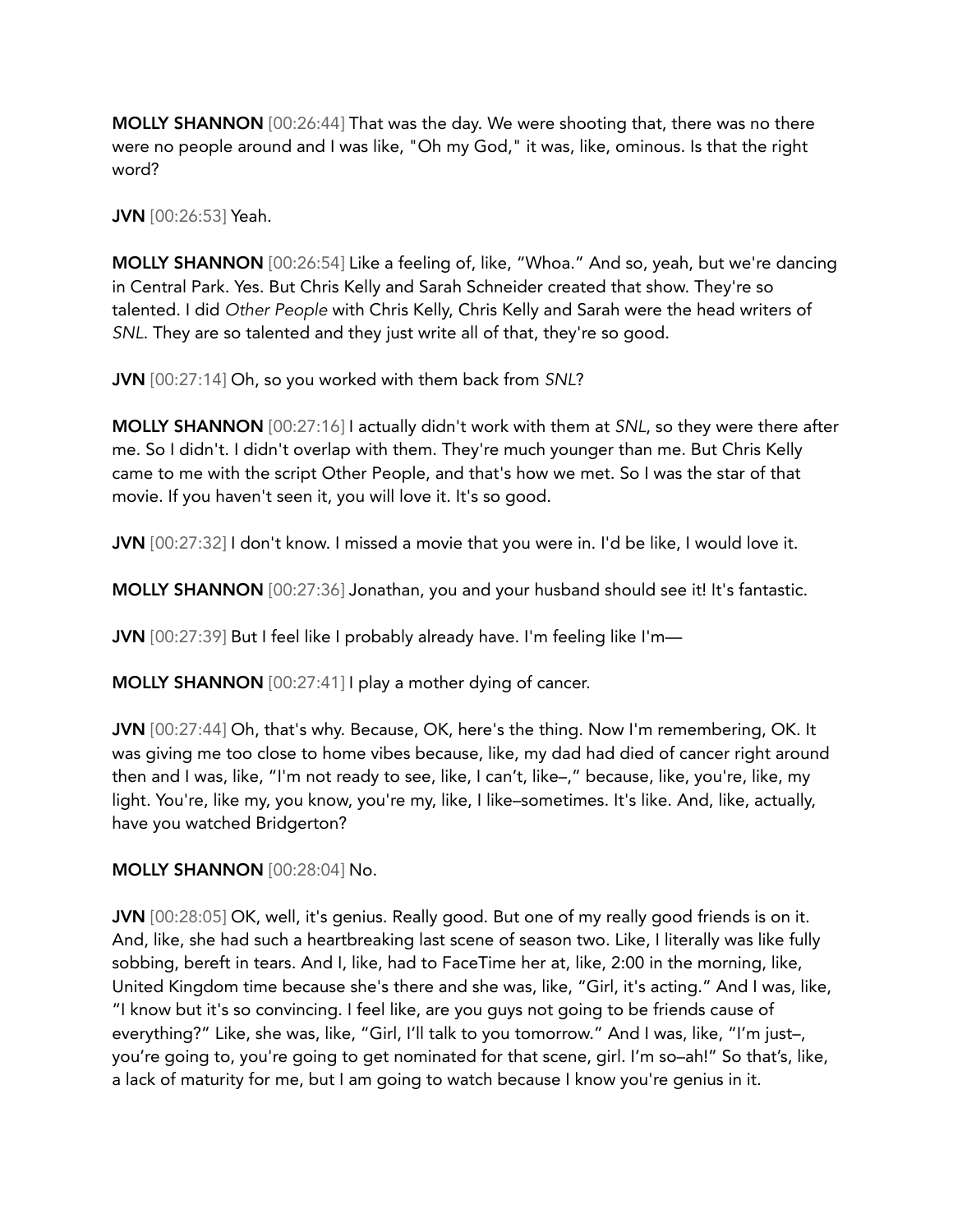MOLLY SHANNON [00:28:41] Oh, thank you. That's so sweet.

JVN [00:28:43] But I do it. But I also like, I hate seeing people who I am obsessed with, like, get hurt or like, die in the movies.

MOLLY SHANNON [00:28:48] I know what you mean. You just don't want to see that. I understand that. I watch a lot of, I watch a lot of reality. I don't even watch that much scripted stuff because, because I'm in show business, I'm like, I don't like watching scripted stuff. I like reality. Isn't that interesting?

JVN [00:29:00] Yes. And sidebar, I am not that way. I love reality and I love scripted. But I'm freshly obsessed with *The Gilded Age*, and I need you to get cast on *The Gilded Age*. As an 1885 person, you need to be friends with, like, Cynthia Nixon's character in it, and Christine Baranski's in it. And I need you to be, like, maybe the new, the new in town trollop, maybe you're a new in town rich trollop, honey.

MOLLY SHANNON [00:29:25] Okay, I like that!

JVN [00:29:25] Maybe you're a fresh widow and you're going to fuck somebody's husband, honey.

MOLLY SHANNON [00:29:29] Oh my, god that sounds good!

JVN [00:29:31] Because you said that you started in drama!

MOLLY SHANNON [00:29:33] Yeah, I can do it! I can play very serious, yes.

JVN [00:29:37] I could see that you could play really serious. In my book, I have this essay about imposter syndrome, and it's about, like, my sense of imposter syndrome as a comedian. Because, like, I keep asking if you've TV—, well, in *Marvelous Mrs. Maisel*, which is, like, another really good show, on Amazon she's talking about in season one, like, how she wants to be a stand up comedian, and then she gets this manager and she's, like, "Well, I practice my jokes at these parties," and then the manager's, like, "You can't practice real standup at a party. You have to like, go get up like you got to go get on the mic." And that was right at a time in my career, I just started, like, going up like I just started doing like five minutes here, 10 minutes there. But I was like, really nervous. I was really scared and it was, like, *right* before Queer Eye was coming out and I was, like, "I don't know, like, I'm just–," because I felt like I needed to do it before the show came out. But then once I started doing it, I was like, I have actually kind of been practicing my standup just I was, like, standing behind a chair, like, I was doing it in the salon. So I feel like, so I feel like there is a way that you can get into your stand up and you can flex that muscle, like, not necessarily behind the mic. But, I still feel, like, this sense of like, "Do I deserve to be here?" like I didn't have the same path as everyone, it's, like, just a sense of, like, I know it's, it's I don't love that story for me.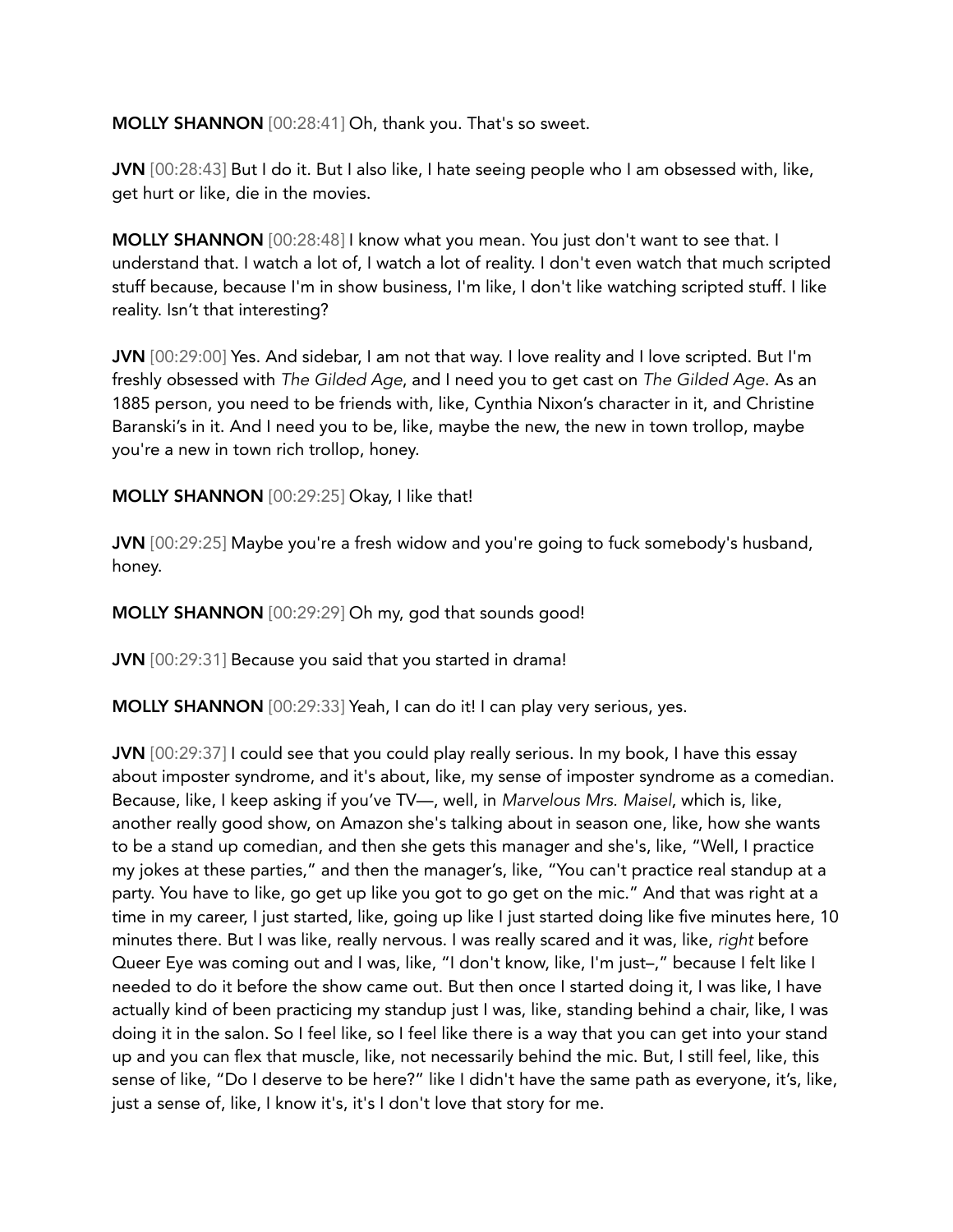MOLLY SHANNON [00:30:47] But that's the truth. That's so interesting.

JVN [00:30:59] Yeah, it's, like, the imposter syndrome. But what does comedy do for people that drama can't? Like, how does comedy speak to people in a way that drama can't?

MOLLY SHANNON [00:31:09] Well, it's so funny, I went to go see Kate Berlant the other night. She's workshopping, she is so funny, and I'm such a fan of Kate Berlant and John Early who's also—

JVN [00:31:21] I love John Early!

MOLLY SHANNON [00:31:22] Isn't he the greatest, but anyhow went to go see Kate Berlant's show with my friend Lyn Alicia Henderson and Kate's workshopping it since she, she was, like, "I'm workshopping it." I was, like, "Oh great, I love a workshop," but it was such a polished show. But anyhow, I laughed so hard. I was just laughing, laughing, and it just made me feel so good physically. When I, when I left the show, I just felt so happy and it just, it just, there's nothing like that when you can make people forget about their day or what they're stressed out about. It's just such a great gift. So it's a physical, an actual physical release, and it makes you feel joyful. And I mean, I was just, my body felt good after. Does that make sense? Yeah, yeah. Yeah, it's just positive.

JVN [00:32:11] In Hello, Molly! you talk about how you were brought up in Cleveland, Ohio, in a Catholic surrounding, which then was giving me, like, Mary Katherine Gallagher vibes a little bit. I was like, "Ahhhh, yes, yes, yes." But then how do you think that growing up in that kind of religious place in Ohio, how do you feel like that informed and shaped the rest of your life and even, like, your outlook on, like, your career?

MOLLY SHANNON [00:32:35] I still do believe in God. I'm not a practicing Catholic anymore, just because I didn't really identify with that. My dad was also a practicing Catholic his entire life. But I think he also felt that being a homosexual or however you want to describe him, bisexual, that that was "wrong," "against God's will." So I, I, I was like, "I don't, I think that's, I think God would love that, I think I don't agree with that." So my dad and I would definitely talk about that stuff. And I think that– But I want to say that his Catholicism also gave him peace. He liked his spiritual life. But I just felt like I didn't relate to that. I was like, "I don't want to go to some priest and confess my sins." It just didn't make any sense to me. I felt, like, "Why do I have to go this confessional sins to this maybe repressed man?" The whole thing felt weird to me. It was, like, almost, like, it didn't make any sense as a young girl. So I stopped going to church when I was in college. And but I still I have a spiritual life. I believe in God, but I'm not a practicing Catholic. So I guess, I don't know, I mean, there were okay things that came out of it, like, you know, I think that, that having a spiritual life can give you peace and stuff. So, but I don't know. But I don't like how certain aspects of it can make you feel like you're bad. I don't like, I don't like that part, you know?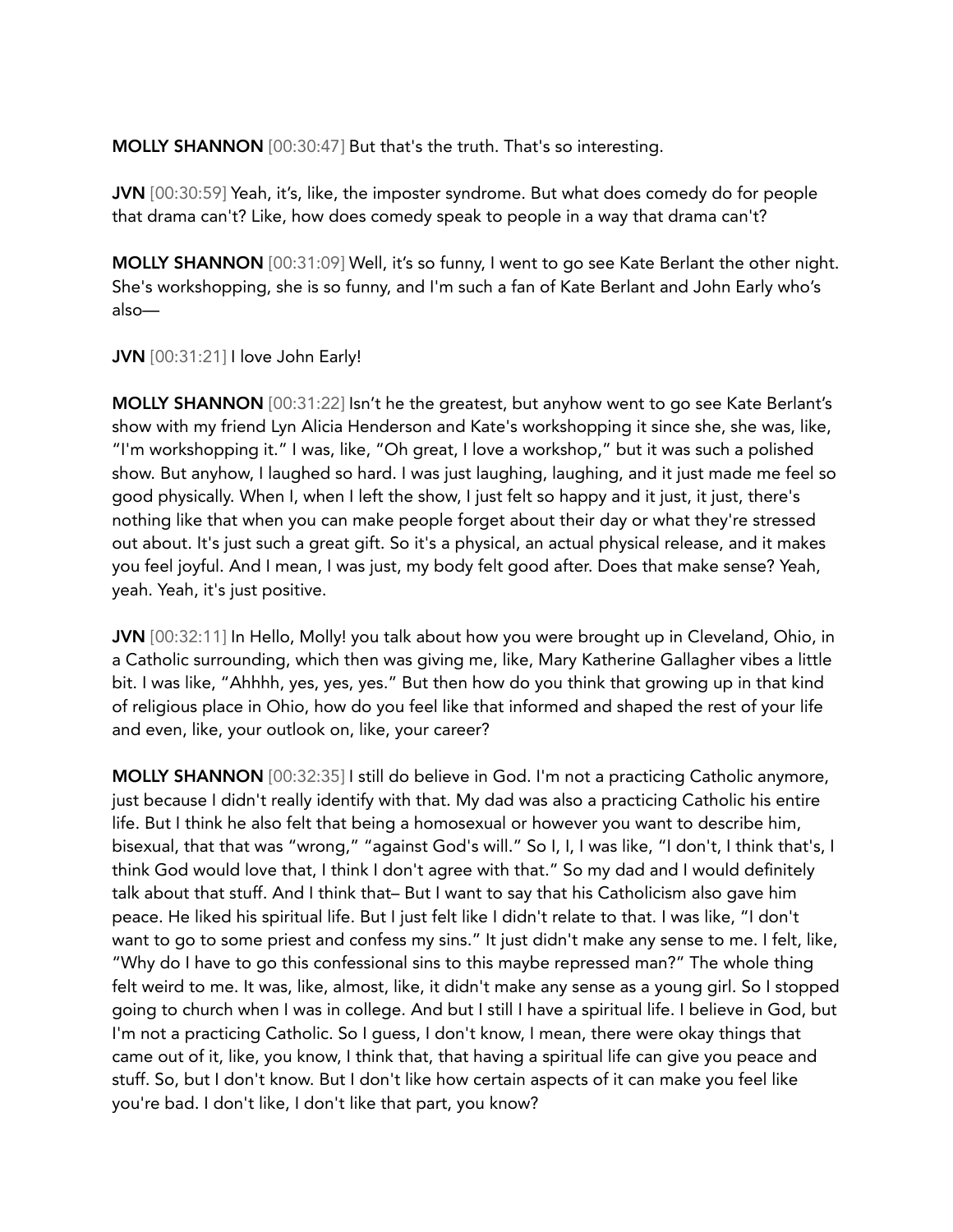JVN [00:34:07] Knowing more about that now, like, having read the book, it's, like, you really, like, Superstar is just so genius because you have, like, the Jesus character, like, visiting, and also there's that scene and Superstar in the, like, confession. Don't you, like, your character go to a confession in that?

MOLLY SHANNON [00:34:25] Oh yeah. Yeah. Yes. Yes, that's based on my childhood.

JVN [00:34:29] You're, like, you're kind of roasting. And it's you're, like, "Yeah, so here is how you're like." You are taking, like, this, like, these, like, weird, shame-y feelings that like you were like, I'm just going to turn this thought. It's head to make it so funny, and I'm going to make out with this fucking tree and I'm going to like, go to naughty. Actually, Molly, I have to send this DM to you. I was, like, I was promoting an episode of Getting Curious, like, two years ago or, like, a year and a half ago where it, it's about trees and it starts off with me going up to check you. "You stop it. You stop it, you tree. I'm going to kiss you, I'm gonna kiss you just like this." And then I start making out with this tree, and it zooms out, and it's a tree. Like, I literally refer to your work on a multiple times a week basis. I love you so much. I'm so excited about this book. It is so, it's just so good. I really appreciate someone who can go between talking about something that is more difficult, but it can be, but also can go between difficult stuff and levity really nimbly. And you write really nimbly.

MOLLY SHANNON [00:35:29] Well, you do that!

JVN  $[00:35:31]$  know. But that's what I'm saying, I feel like I learned some of these things from you and didn't even know it, but it's just so good. I really want people to listen to it. Did you do that? You did your audiobook.

MOLLY SHANNON [00:35:41] I did. I did. It's hard.

**JVN** [00:35:43] I have to listen.

MOLLY SHANNON [00:35:45] Oh, good. I think it should be good to listen to you. It's hard to do that. Don't you think there is?

JVN [00:35:49] Yeah, it is. It's, did you have moments when you were doing your audio book? Were you just? I would imagine you were very emotional.

MOLLY SHANNON [00:35:54] Yes, I did. It surprised me, actually, Jonathan, because people would be, like, "Oh, was it cathartic to write your book?" And I was, like, "Well, I've processed that in therapy already. I've been in therapy for a long time," so I was, like, cathartic? Eh! But then, Jonathan, reading the first chapter, sitting and doing the audio recording, it took me by surprise how emotional I got. And then I had to pause because I couldn't. I just have to let myself cry and then take a break and then go back to reading it.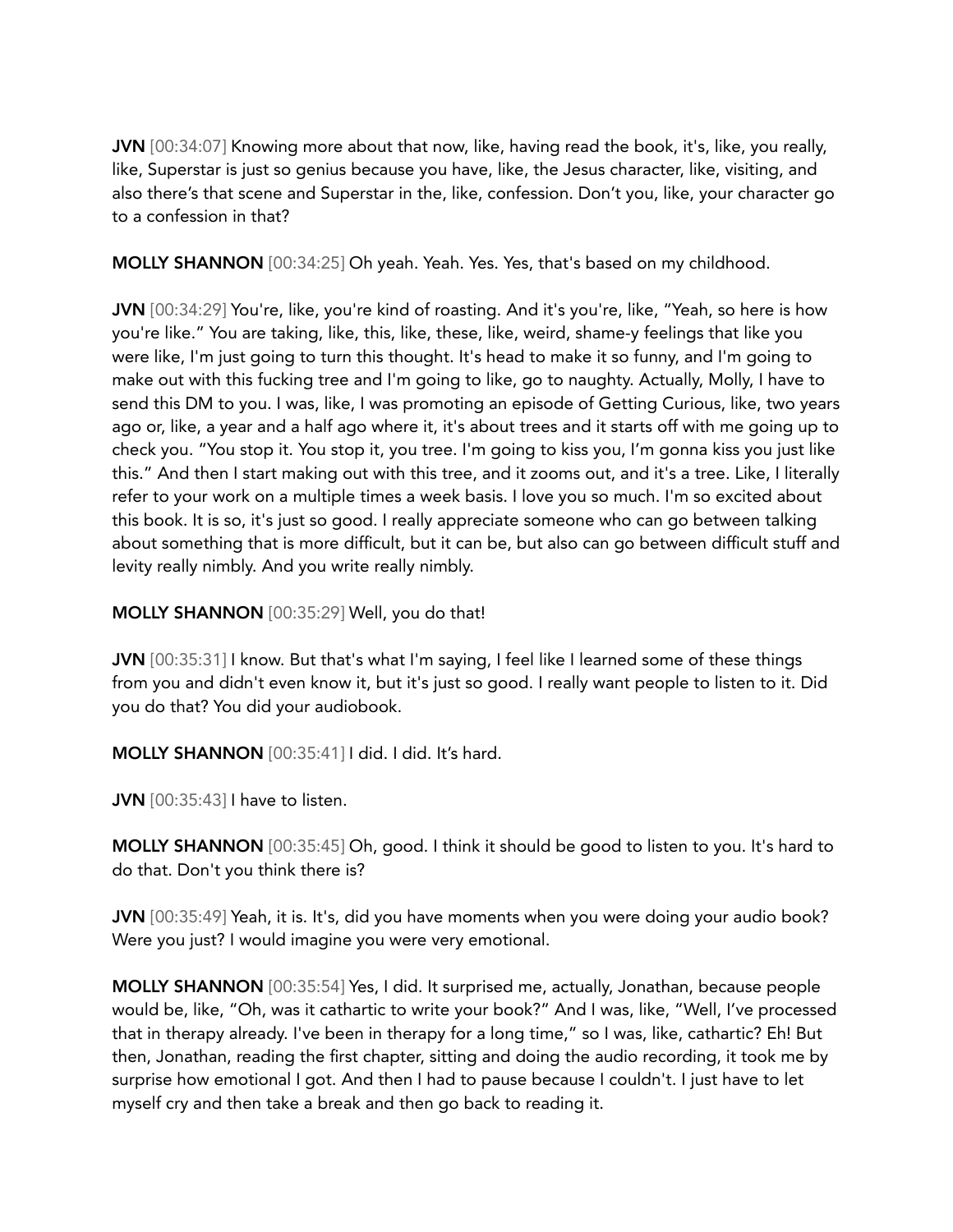JVN [00:36:22] Oh, I hope you keep some of that stuff in the edit.

MOLLY SHANNON [00:36:24] Really?

JVN [00:36:25] Yeah, I think it's really powerful.

MOLLY SHANNON [00:36:26] You do?

JVN [00:36:27] Oh, I do. I mean, not like I'm going to sit there for, like, 45 minutes if you're having them like that. But like for a little bit, I think it's really beautiful when you leave that vulnerability. And some of that rawness, a little.

MOLLY SHANNON [00:36:39 That's still good. I don't know if they did. I have no idea because they put it all together. I did it with Dennis Kao. But it was so funny because I had just met him, and I'm, like, "We don't know one end of that well, "and he's recording it over and I'm in this little room, we're next to one another, and it felt so intimate. Like, I was, like, "Just give me a second, you know?" So it was very sweet.

JVN [00:36:59] OK, so I have, like, we only have three, two minutes left. I'm doing, like, a lightning round for this. Three for you.

MOLLY SHANNON [00:37:04] OK, I'm lightning.

JVN [00:37:06] Lightning round! Oh God. Shit. Fuck OK. OK. OK, well, that's your dream world or project.

MOLLY SHANNON [00:37:12] I'd love to work with Meryl, Meryl Streep. That'd be fun!

JVN [00:37:15] Her daughter's in *Gilded Age*. Meryl Streep, yes, I'm here for that. What is your favorite unscripted show right now that you're watching?

MOLLY SHANNON [00:37:24] Oh, favorite unscripted?

JVN [00:37:27] Yeah, because you said you like reality, like, what's your favorite?

MOLLY SHANNON [00:37:29]] Well, let me just say two, I'm actually watching a scripted show. I watched it at night. It's called, my friend Mike Showalter did it, and it's called The Dropout. And I'm loving it! *The Dropout*. And I also just watched, of course, *Real Housewives of Orange County*. Watch that one. And then I also just watched *Bad Vegan*.

JVN [00:37:49] Oh, OK. Yeah, that was good. Have you ever watched the show *Alone*?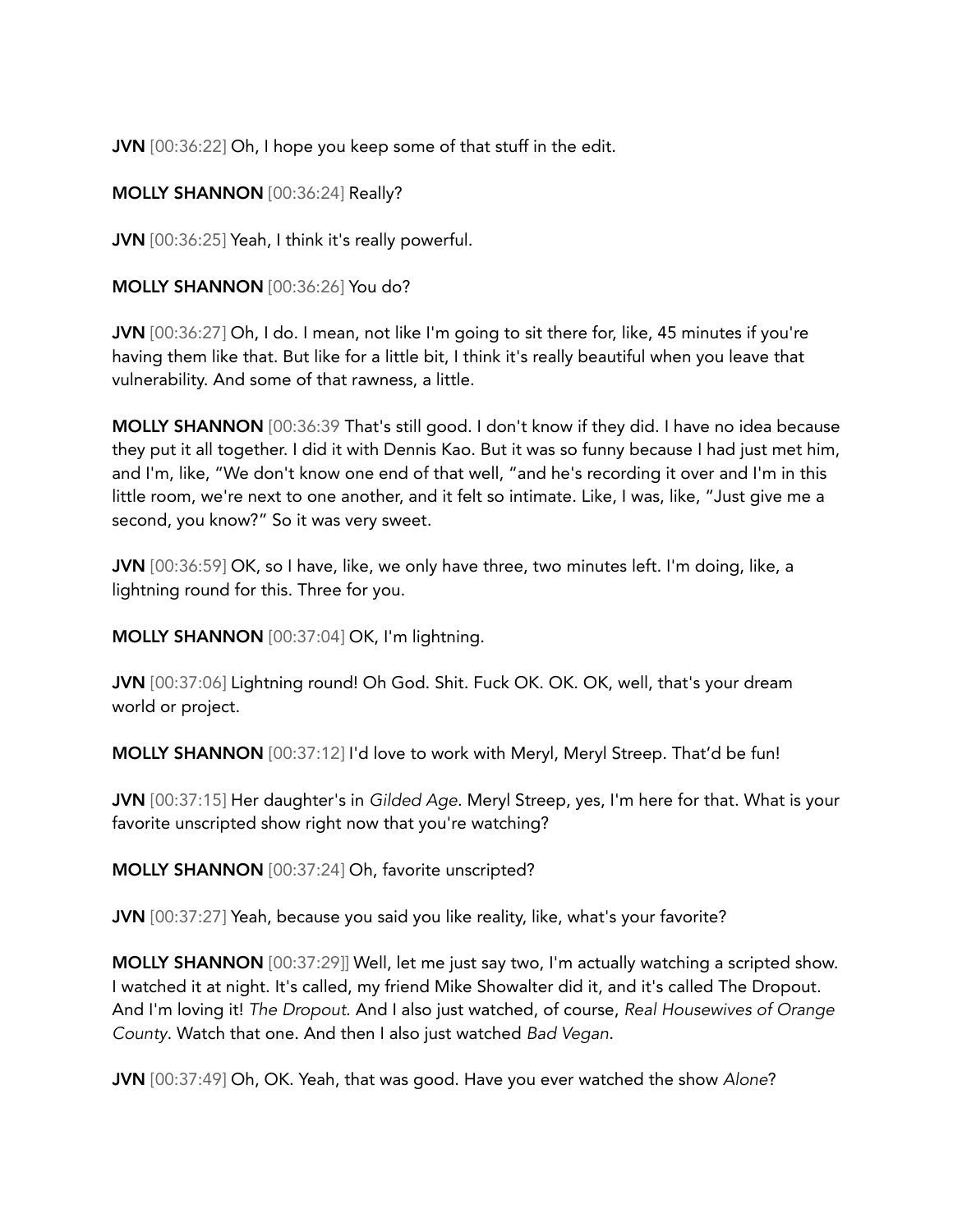MOLLY SHANNON [00:37:53] Yes! My husband and I love it.

JVN [00:37:56] I'm obsessed with *Alone*. I can't, It's not on brand for me, but I just love it so much.

MOLLY SHANNON [00:38:01] Yes, it's not on brand for me either. Isn't it good?

JVN [00:38:05] It's, did you watch season six with Callie, the girl who, like, killed so many rabbits that she made that, like, rabbit outfit then acted like Sasquatch?

MOLLY SHANNON [00:38:11] No, I didn't see that!

JVN [00:38:13] Ohmigod, her season's everything. I think it's, like, season seven. She's so good. What can, what can people watch? What? So, so *The Other Two*. I love that, oh, I Love That For You! I *Love That For You* is happening!

MOLLY SHANNON [00:38:25] Yes! *I Love That For You*. Vanessa Bayer created that show with Jeremy Beiler. We've got Mike Showalter and Jessi Klein. Just this amazing team of writers, producers and yes, Vanessa Bayer, my colleague from *SNL* that premieres at the end of the month. Excellent. It's about the world of home shopping network.

JVN [00:38:41] So because you play a host and I can't wait. Yeah, OK. And then, OK, this is the last thing, I swear to God. OK, I just, I am so proud of myself for getting out of here on time. OK, OK, you know, this is really sweet, and this, I can't think of a better way to end. In Hello, Molly! you say "I could–," when talking about, like, dating in high school and college, "I could play along for a while, but that I knew I'm going to push you away because I think you think I'm normal and I'm not. I. Am. A. Freak." What advice would you give to listeners looking to embrace being different, whether that's through comedy or some other outlet?

MOLLY SHANNON [00:39:17] Oh, that's so sweet. I did feel like I was a freak, and I was, like, I remember liking a boy in high school and I was like, "Oh no, he thinks I'm one of those normal girls and I'm not. I'm a freak." And I guess I would say if there is someone for everyone and to just be yourself. I like when mistakes happen, and I like awkward moments. And I like when people make mistakes in talking or saying the wrong thing or getting the wrong name, I'm more lately been embracing that just because I felt like it's so exhausting to try to be perfect, to try to be something you're not. I say, "Be yourself, please be yourself, and you will find your path and stick to it, and you're going to find the person who's right for you." Because if somebody doesn't like you for you, they are not the right person, then it's a blessing in disguise, you know what I mean?

JVN [00:40:04] It's "celebrate yourself." I love that.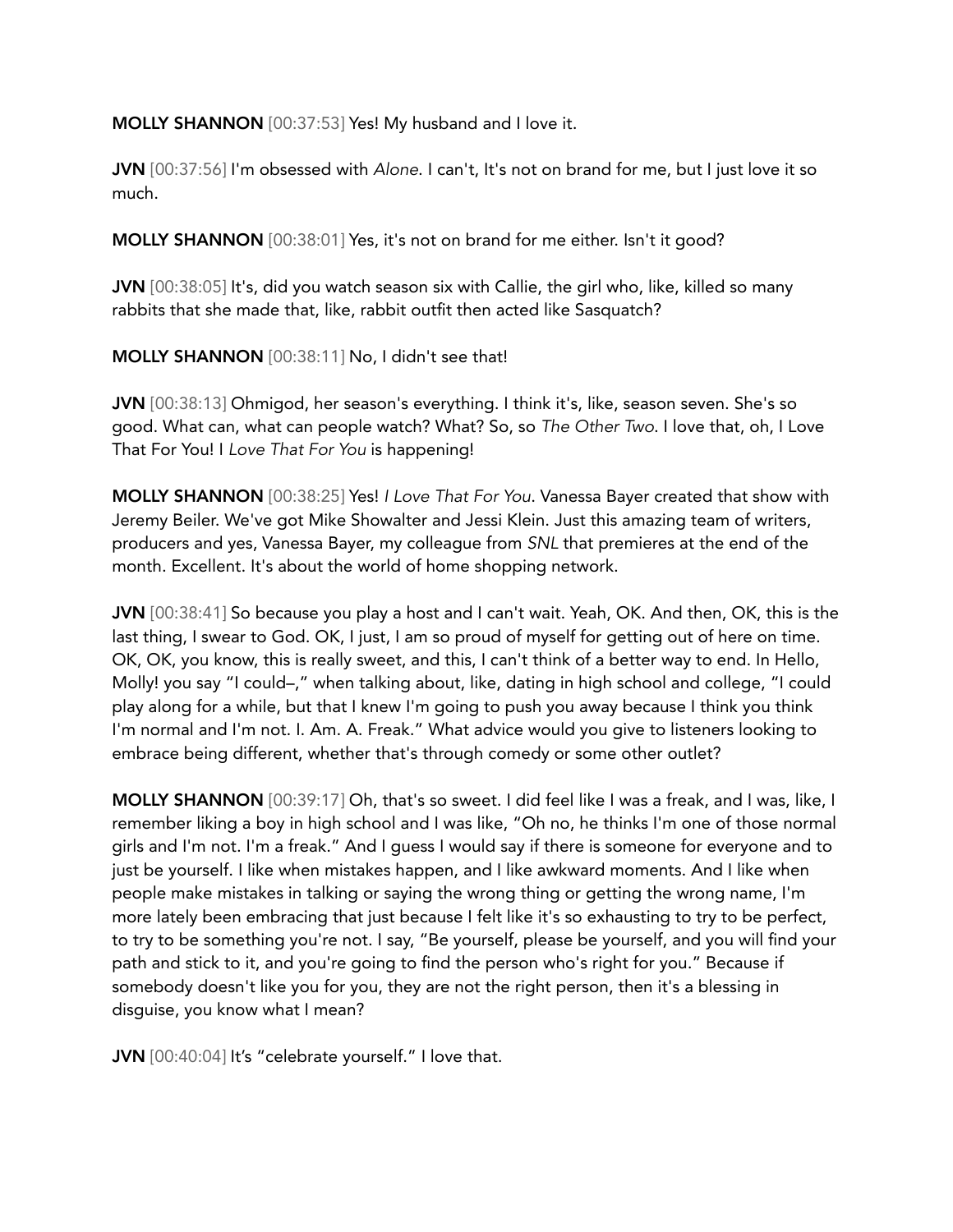MOLLY SHANNON [00:40:05] And, what I want to say, too, is whatever you want from someone else, you can give yourself, so you need to walk into a relationship, loving yourself, esteeming yourself, knowing who you are, feeling valued. And that way you don't go in setting yourself up to get all that from them. It doesn't work. So I always think, "I can take myself on a date. I can take myself out for dinner." I give myself that first. Does that make sense?

## JVN [00:40:32] A hundred percent!

MOLLY SHANNON [00:41:33] And then you have more abundance and love in your life the more you value yourself. You don't have to be with someone. You can also have a great life being by yourself and having friends. People make too much of romantic things.

JVN [00:40:45] I agree with that so much, so much!

MOLLY SHANNON [00:40:45] Friendships can be just as powerful, so I have a very open attitude about that. I don't think, I think "Whatever, live your best life with someone without it doesn't." That's not the be all and end all, there's all different types of ways to live.

JVN [00:41:00] I blacked out when I was in the middle of telling you about my feeling of imposter syndrome in comedy, because then I was like, "Why am I talking to fucking Molly Shannon about, like my comedy?" Like, I'm like, blackout–, this is, like, too much. But the point of what I was going to say was, I definitely found my people, and I found, like, some of my really good friends through standup. But I also noticed that there was, like, so many gatekeepers. There was a lot of, like, straight white guys, which I've made a really good thing of, like, not having to work with. And that's, like, It's also been like, why it's been like why I've had like an unconventional path, because I'm, like, if I'm not working with, like, queer people or, like, queer people of color, like, just not straight white guys, like, I'm not really into it. And but that's actually, like, ended up, like, really helping me. But the point is, is that I didn't realize that comedy was a little cliquey. I thought that I thought when you got there, I was going to be this really open place. And then it is kind of cliquey, and I was, like, relieved to read you or to hear you write about that because I was, like, "Oh, it wasn't only me."

MOLLY SHANNON [00:41:58] Yeah, that's interesting. Wow. Exactly. Life's too short. I didn't have a mom. I'm, like, "I ain't putting up with that." It makes me feel bad. It's hurtful. It's, you know, you have to set your boundaries and stuff. I got into it because I felt like a freak, like an outsider. So when it starts to become like, too cool for school, no, it's just these cool people. I'm, like, "Yeah, I don't like that." That's not why I got into it. I like the freaks and geeks together as outsiders, together. I don't. I would feel, I don't want to leave someone out. Do you know what I mean? I want to include. So people who do that, it's just, like, not my kind of people. Does that make sense?

JVN [00:42:33] Yeah, and I also think it's so cool that I also think it's just so cool that, like, you've been a part of that change, like, with your love, with your love and your comfort and